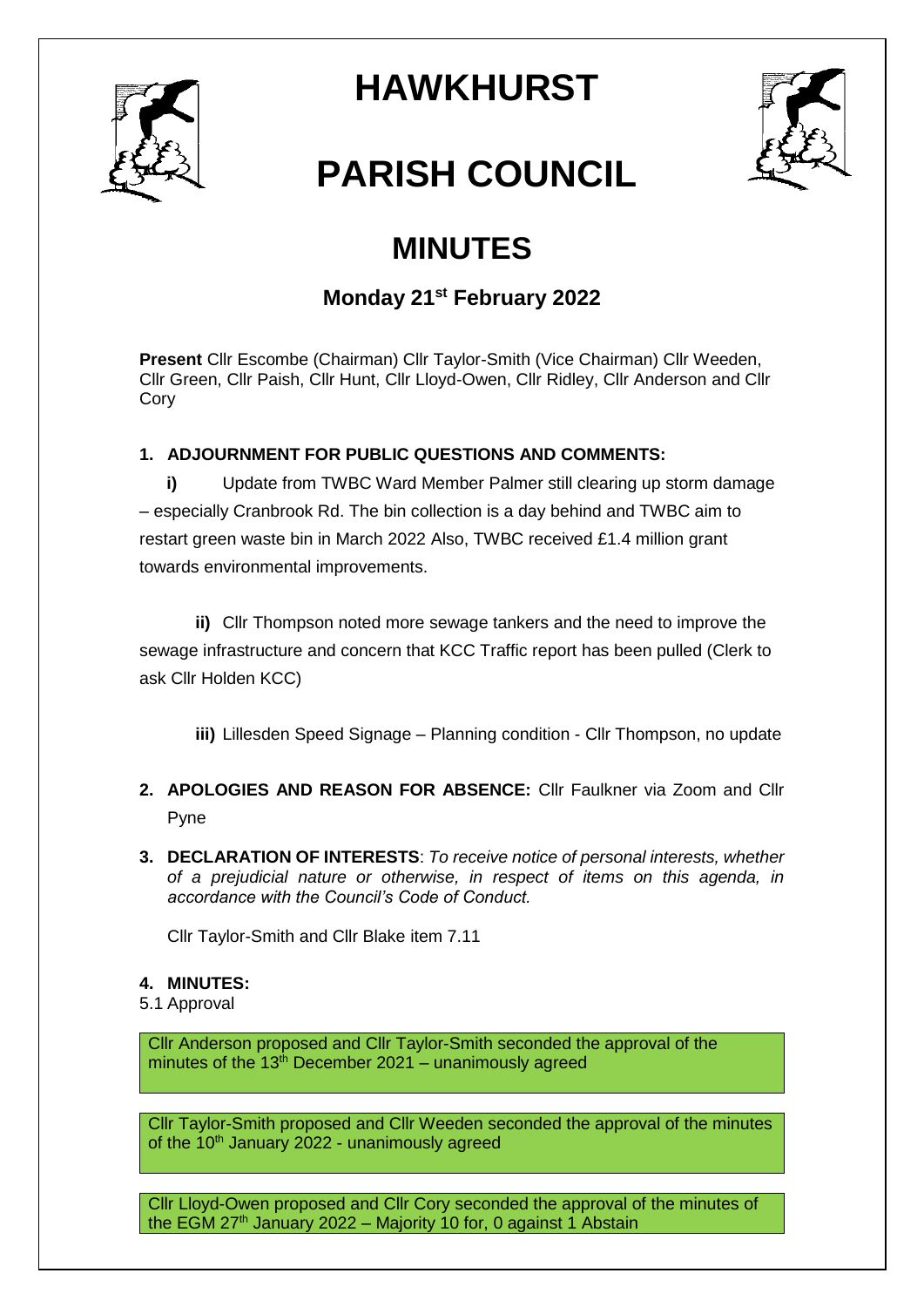### **5. OUTSTANDING MATTERS REPORT**

- 1. Broadband KCC report in Spring 2022
- 2. Hawkhurst Planning appeal The Council thanked Cllr Escombe and others for all their hard work in the successful defence of the appeal.

#### **6. FOR FURTHER DISCUSSION:**

**7.1 Updated Council Standing Orders, Committee Terms of Reference report** – Cllr Escombe led a discussion which concluded;

**Cllr Escombe proposed and Cllr Taylor-Smith seconded to**; Change name of Strategy, Administration and Projects Committee to Strategy, Administration and Policy Committee, retain the current membership • Adopt the attached: Standing Orders Strategy, Administration and Policy Committee Terms of Reference Facilities and Services Committee Terms of Reference Personnel Committee Terms of Reference Community and Sports Centre Committee Terms of Reference Standard Report format

Agreed – Majority 9 for, 0 against 2 abstained

**7.2 Budget monitoring process report** – Cllr Escombe led a discussion which concluded;

**Cllr Escombe proposed and Cllr Green seconded to** adopt the budget monitoring process set out in the attached report

Agreed unanimously

**7.3 Budget setting process report** – Cllr Escombe led a discussion which concluded;

**Cllr Escombe proposed and Cllr Taylor-Smith seconded** to adopt the budget setting process set out in the attached report

Agreed unanimously

- **7.4 KALC Community Award Nominations** The Clerk led a discussion on the nominations, following a vote Alison Mitham has been put forward as the Hawkhurst nomination
- **7.5 Revised Council / Committee meeting dates** Clerk led a discussion which concluded;

**Cllr Escombe proposed and Cllr Taylor-Smith seconded** to update the Council meetings 2021/22 as;

Community and Sports Centre Committee – 28<sup>th</sup> February 2022 Facilities and Services Committee  $-7<sup>th</sup>$  March 2022 – may need another one in April 2022 Annual Parish Meeting – 23rd May 2022, at Hawkhurst Primary School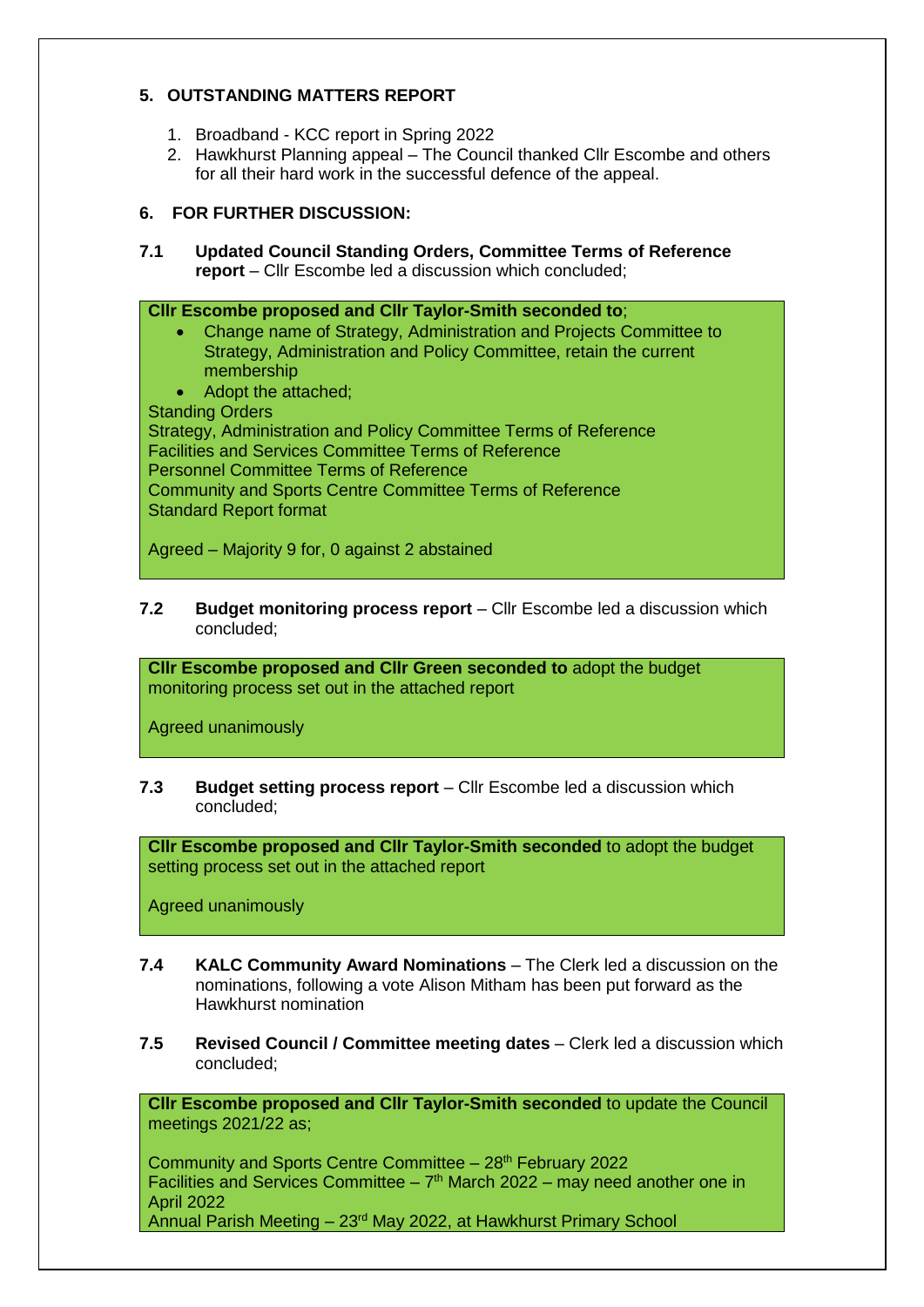#### Agreed unanimously

**7.6 Drainage Consultant appointment** – Cllr Taylor-Smith led a discussion which included the proposal from Cllr Lloyd-Owen to defer as he was not satisfied that a full assessment had been carried out, this was not seconded. The GMA fee is £5,726 and covers the requirements. A potential extra cost would be if soil contamination analysis was required - £152 plus VAT per sample. However, this is unlikely as the site has an agricultural and recreational background. Therefore, agreed up to £5,878.

**Cllr Taylor-Smith proposed and Cllr Anderson seconded** to appoint GMA as the Drainage Consultant at KGV up to £5,878

Agreed Majority 8 for, 0 against 3 abstained

**7.7 Budget monitoring report** – The discussion included a query around charging for the asbestos survey – RFO to clarify

**Cllr Escombe proposed and Cllr Cory seconded** to note budget monitoring reports – agreed unanimously

**7.8 Hawkhurst Community and Sports Centre Planning application** – Cllr Taylor-Smith led a discussion which concluded;

**Cllr Taylor-Smith proposed and Cllr Weeden seconded**: To approve expenditure of £750 for the Transport Consultant to answer KCC Transport and Highways queries funded from earmarked reserves.

Agreed majority for 9, against 0 and 2 abstained

#### **7.9 Tree and Hedgerow Survey** – Cllr Cory led a discussion which concluded;

**Cllr Cory proposed and Cllr Blake seconded** to appoint Living Forest to undertake the Tree Survey for £1,550, subject to satisfactory references, a site visit and the inclusion in the report of any disease spread to include Ash Die Back on the land. Funded by £1,000 from Tree Policy budget plus £550 from General Reserves.

Agreed majority – 10 for, 0 against and 1 abstained

**7.10 Queen Platinum Jubilee Celebrations** – Cllr Escombe led a discussion which included Cllrs Ridley and Paish Volunteering to work with the community and

**Cllr Escombe proposed and Cllr Ridley seconded** to form a Task and Finish group made up of Councillors and community groups representatives to coordinate the Queens Platinum Jubilee Celebrations in the village

Agreed unanimously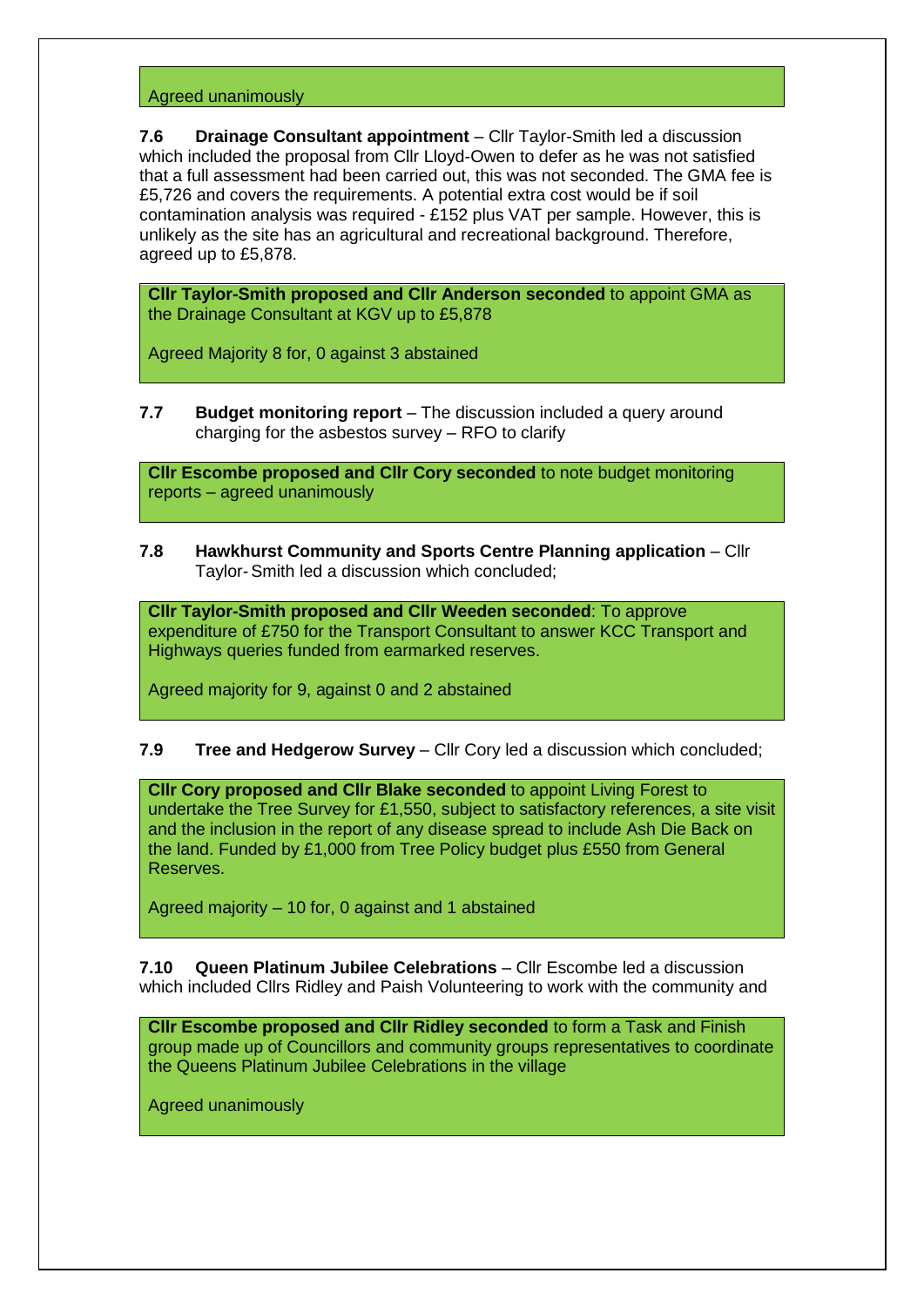**7.11 Grant Applications –** the Clerk led a discussion which included an amendment to increase the St Laurence Church grant from £200 to £400

**Cllr Hunt proposed and Cllr Paish seconded** to approve the following grants;

- Hi Kent Hearing Aid Support Group £480 grant award from S137 budget
- Hawkhurst in Bloom £835 grant award from s137 budget plus a further £165 from General Reserves (total grant £1,000)
- CATWD: £400 grant award from s137 budget
- PCC of St Lawrence Church, Hawkhurst £400 from General Reserves

Agreed majority 9 For, 0 Against 2 abstained

**7.12 Playground Report** Cllr Cory led a discussion which included the amendment to the original resolution that the funding should be used to carry out the works identified in the Rospa reports

**Cllr Paish proposed and Cllr Cory seconded** that the £10,000 in this year's FAS budget for playground equipment should be used to carry out the works identified in the Rospa reports

Agreed unanimously

**7.13 Copt Hall improvements** Cllr Cory led a discussion which included confirmation that the HCT Trust have given support

**Cllr Cory proposed and Cllr Paish seconded** to approve the proposed works set out in report, if supported by HCT.

Agreed unanimously

**7.14 KGV Sports pavilion cooker report** – Cllr Cory led a discussion which concluded

**Cllr Cory proposed and Cllr Ridley seconded** to remove the gas cooker, isolate the gas and install a new electric cooker up to £700 using General Reserves. Subject to three quotes and approval by the Facilities and Services Committee

Agreed unanimously

#### **8. REPORTS OF COMMITTEE CHAIRMEN AND UPDATES**

- 8.1 Facility and Services Committee –Notes minutes of 17<sup>th</sup> January 2022 Cllr Cory to answer any questions - None
- 8.2 Planning Committee Note minutes of  $27<sup>th</sup>$  January 2022 Cllr Escombe to answer any questions - None
- 8.3 Community and Sports Centre Committee Note minutes of 20<sup>th</sup> January 2022 – Cllr Taylor-Smith to answer any questions - None
- 8.4 Strategy, Administration and Projects minutes to next meeting
- **9. Finance**
- 9.1 Financial position noted